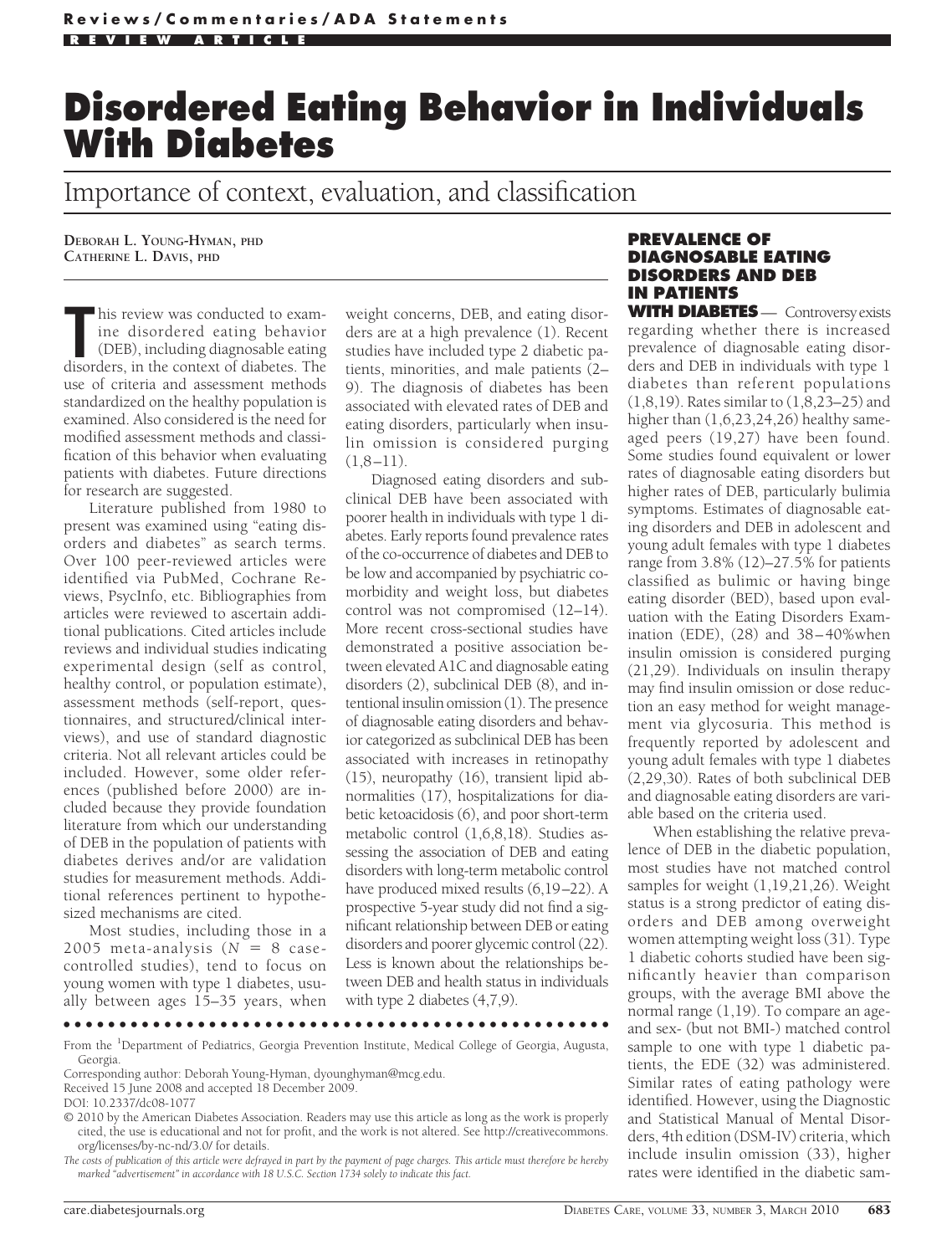## *Disordered eating behavior and diabetes*

ple. Average BMI *Z* score was higher (*P* 0.05) in the cohort with diabetes, and higher BMI was associated with diagnosable eating disorders (26). In the 5-year follow-up study of type 1 diabetic patients (22), BMI was the strongest predictor of eating disorders. Mannuci et al. (5) compared overweight and obese type 2 diabetic patients with obese nondiabetic patients seeking weight loss, and an obese non–treatment seeking sample. Among all three samples, low levels of BED were diagnosed (<5%). Obese diabetic patients had the lowest scores on the EDE overall but the highest Restraint Scale scores (5). Only one study was found that stratified the diabetes cohort (type 1 and 2 diabetic, male and female, ages 18 – 65 years) by weight status; 3% of under- and normal-weight women had a current eating disorder, whereas 7% of overweight and 10% of obese women had diagnosable eating disorders (27). These rates are similar to those for nondiabetic samples with similar BMI levels seeking weight loss (31).

Subclinical DEB using DSM-IV Text Revision (TR) (33) criteria such as binge eating, self-induced vomiting, insulin omission, excessive caloric restriction, and intense exercise for weight control are commonly reported by female patients with type 1 diabetes (22,23). In the 5-year prospective study by Colton et al. (22), patients reporting subclinical DEB ranged from 3–26% depending on the behavior. Fifty-one percent of the teens assessed multiple times over a 5-year period reported DEB at least once, and early subclinical DEB was found to be highly persistent over time. Rates documented for male patients are lower but appear to be changing. Svensson et al. (34) studied adolescent males with type 1 diabetes compared with healthy control subjects and found no diagnosable eating disorders in either group. Males with type 1 diabetes had significantly higher BMIs and scores on the Drive for Thinness Scale on the Eating Disorder Inventory (EDI), suggesting higher risk for the development of DEB. Bulimia scores were, however, higher in control subjects than in patients with diabetes (34). Studies using questionnaires and structured interviews that compare occurrence in type 1 versus type 2 diabetic patients show similar rates (9,35). However, types of reported cognitions and behaviors differ. "Drive for thinness" and "body dissatisfaction" were more often reported by type 2 diabetic patients, whereas insulin omission was

more frequently reported by type 1 diabetic patients (9,35).

# **INSULIN AND WEIGHT**

**GAIN** — As glycemic control improves, weight gain is a common side effect of successful treatment with insulin (36). Weight concerns may develop when intensive treatment results in weight gain as well as improved metabolic control (1,6,8,37). Increasing weight can require increasing doses of insulin or secretagogue treatment to control blood glucose, which can lead to increased hunger, hypoglycemia, and dietary intake (38). Comparing rates of DEB between type 1 diabetic adolescent females and healthy control subjects, using both questionnaire and interview data, type 1 diabetic females were significantly heavier (6.8 kg) and had higher rates of DEB (19). Engström et al. suggest that eating more might be a response to overinsulinization and episodes of hypoglycemia because both "strongly activate appetite regulation in the hypothalamus" (19). The evaluation of supraphysiological levels of insulin as contributing to overeating and insulin reduction as a compensatory strategy to reduce appetite has not been explored. Compared with injections, insulin pump therapy can provide more physiological insulin dosing and lower the need for insulin (37,39). To compare rates of DEB and attitudes between adolescent girls with type 1 diabetes using pumps versus injections, assessments included the Drive for Thinness Scale, Bulimia and Body Dissatisfaction subscales of the EDI-2, the Dietary Restraint subscale of the Eating Attitudes Test (EAT-26) (40), and questions regarding efforts to control weight by taking less insulin than prescribed. There were no differences in rates of DEB or attitudes between adolescent girls with type 1 diabetes who were using insulin pumps and those using multiple daily injections. Average BMI was within normal limits for both groups and did not predict DEB (37). However, insulin dose per kilogram body weight, which is often up to 15% lower in pump users than those using injections (37,39), was not evaluated as a possible contributor to weight, satiety, overeating, or insulin omission.

# **DYSREGULATION OF**

**SATIETY** — Destruction of *B*-cells results in the inability to secrete both insulin and amylin, contributing to dysregulation of appetite and satiety. Amylin mediates several satiety mechanisms via its effects on the area postrema, an area of the brainstem that integrates hormonal and metabolic signals to regulate food intake. Acute anorectic effects of amylin include slowed gastric emptying, reduced glucagon secretion, and lateral hypothalamic activity. Amylin is also thought to play a role in long-term weight regulation (41,42). Amylin, insulin, leptin, and glucagon act synergistically with cholecystokinin to reduce appetite (42). These actions are opposed by ghrelin, concentrations of which are lower in obese and type 2 diabetic patients and higher than would be expected in patients with anorexia nervosa and type 1 diabetes (42,43). Amylin analogs and other hormones affecting the gut-brain axis are considered potential therapies for conditions related to obesity and DEB (44). Pramlintide, an analog of amylin, enhances feelings of satiety, reducing food intake and causing weight loss in patients with diabetes (45).

In a study of other hormonal satiety mechanisms in lean and obese nondiabetic men, levels of postprandial insulin and glucose-dependent insulinotropic polypeptide (GIP) were found to be key determinants of short-term appetite regulation (46). Miglitol, a second generation  $\alpha$ -glucosidase inhibitor, was tested to evaluate its effect on glucagon-like peptide I (GLP-1) GIP, insulin-glucose dynamics, and satiety in obese type 2 diabetic women. After a solid meal challenge, type 2 diabetic women taking miglitol had increased GLP-1 response, suppressed GIP, increased satiety, and decreased hunger and food intake versus those taking placebo (47). A review of studies of incretins in type 1 diabetic patients during the remission phase of the disease suggested that the use of longacting GLP-1 agonists, which modulate insulin dynamics, could help patients stick to their dietary program and maintain a normal between-meal interval (48). No studies were identified that assessed DEB in the context of physiological mechanisms that are known to be associated with dysregulation of appetite and satiety and/or potentiate weight gain.

The current DSM-IV-TR definition of DEB does not address hormonal alterations due to diabetes pathophysiology or treatment that may affect eating behaviors. The DSM-IV-TR classification system for DEB defines binging as a loss of control over behavior and insulin omission as a maladaptive strategy to either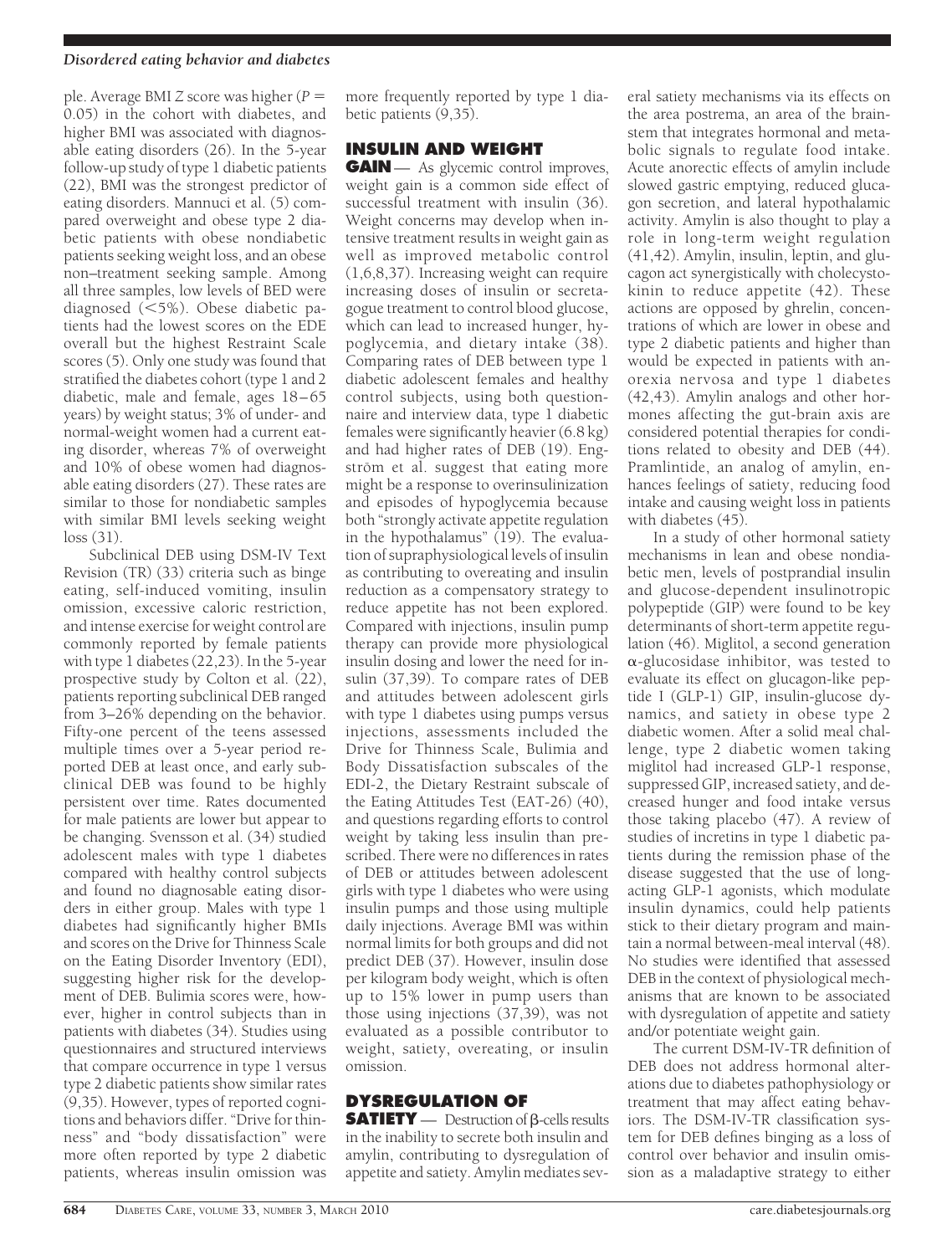prevent weight gain or reduce weight via glycosuria without an accompanying binge. DSM-IV-TR criteria state: "Individuals with diabetes and bulimia nervosa may omit or reduce insulin doses to reduce the metabolism of food consumed during eating binges" (33). Refinement of criteria to include the effects of treatment has been suggested by the working group convened during the International Conference on Eating Disorders and Diabetes Mellitus, which met in Minneapolis, Minnesota, in 2008 (49). Consideration of physiological mechanisms that affect appetite and satiety in the assessment of DEB in patients with diabetes may also be clinically relevant.

# **CLASSIFICATION: ADHERENCE NONCOMPLIANCE, OR**

**DISTRESS** — Behaviors considered triggers and consequences of DEB are embedded in the diabetes treatment regimen (49). Behaviors and attitudes such as dietary restraint, food preoccupation (carbohydrate monitoring and restriction, portion control, and control of blood sugars through selective food intake), and programmed exercise are prescribed components of diabetes care (39,50). These same behaviors, excepting control of blood glucose, characterize successful weight loss treatment (51). Behaviors become dysfunctional, DEB or eating disorders, when they are used inappropriately for rapid weight loss, are carried to excess, interfere with activities of daily living, or become a health risk (33). However, in the context of diabetes care, strict adherence to these behaviors provides tools by which glycemic control may be achieved (39). Thus, endorsement of items on screening measures such as the EAT-26, EDI-III, and Diagnostic Survey for Eating Disorders (52) indicating food preoccupation and restriction could initially be identified as DEB in patients with diabetes. When using measures standardized in the general population, clinical evaluation by an individual familiar with the diabetes self-care regimen may be needed to further elucidate the intent and relationships between endorsed behaviors and weight concerns.

Feeling out of control of food intake is a DSM-IV-TR diagnostic criterion for bulimia, BED, and EDNOS (see Table 1: DSM-IV-TR criteria) (33). Attempts to follow a prescribed dietary plan have been documented to result in patients experiencing loss of control of eating behavior

## **Table 1—***Adapted from the DSM-IV-TR: necessary diagnostic criteria for eating disorders (axis-1)*

- Anorexia nervosa: rare in individuals with diabetes.
	- Refusal to maintain body weight at or above a minimally normal weight for age and height (e.g., weight loss leading to maintenance of body weight <85% of that expected or failure to make expected weight gain during period of growth, leading to body weight <85% of that expected).
	- Intense fear of gaining weight or becoming fat, despite being underweight.
	- Disturbance in the way in which one's body weight or shape is experienced, undue influence of body weight or shape on self-evaluation, or denial of seriousness of the current low body weight.
- Bulimia nervosa: low prevalence rate of diagnosis but commonly reported behavior in individuals with diabetes.
	- Recurrent episodes of binge eating, characterized by:
		- Eating, in a discrete period of time (e.g., within any 2-h period), an amount of food that is definitely larger than most people would eat during a similar period of time and under similar circumstances.
		- A sense of lack of control over eating during the episode (e.g., a feeling that one cannot stop eating or control what or how much one is eating).
	- Recurrent inappropriate compensatory behavior in order to prevent weight gain, such as self-induced vomiting; misuse of laxatives, diuretics, enemas, or other medications (insulin omission); and fasting or excessive exercise.
	- Binge eating and inappropriate compensatory behaviors both occur, on average,  $\geq$  2 episodes per week for  $\geq$ 3 months.
- Self-evaluation is unduly influenced by body shape and weight concerns.
- Eating disorder not otherwise specified (EDNOS): more commonly diagnosed in individuals with diabetes and includes disorders of eating that do not meet the criteria for any specific eating disorder.
	- All of the criteria for bulimia nervosa are met except that the binge eating and inappropriate compensatory mechanisms occur at a frequency of  $\leq$ 2 episodes per week or for duration <3 months.
	- The regular use of inappropriate compensatory behavior by an individual of normal body weight after eating small amounts of food (e.g., self-induced vomiting after the consumption of two cookies or insulin omission or reduction after consumption of normal amount of food).

Binge eating disorder (BED): most prevalent diagnosis in individuals with diabetes.

- Recurrent episodes of binge eating. An episode is characterized by eating a larger amount of food than normal during a short period of time (within any 2-h period) and lack of control over eating during the binge episode (i.e., the feeling that one cannot stop eating).
- Binge eating episodes are associated with three or more of the following: Eating until feeling uncomfortably full.
- Eating large amounts of food when not physically hungry.

Eating much more rapidly than normal.

- Eating alone because you are embarrassed by how much you are eating.
- Feeling disgusted, depressed, or guilty after overeating.
	- Marked distress regarding binge eating is present.
	- Binge eating occurs, on average,  $\geq$  2 days per week for  $\geq$  6 months.
	- The binge eating is not associated with the regular use of inappropriate compensatory behavior (i.e., purging, excessive exercise, etc.) and does not occur exclusively during the course of bulimia nervosa or anorexia nervosa.

(53). The essential criterion for BED is repeatedly eating amounts of food in a short period of time that are "larger than most individuals would eat under similar circumstances." Because DEB is rarely quantified by direct observation, this criterion is usually self-reported. The determination of an objective versus a subjective binge is an established challenge in the

evaluation of eating disorders. Illustrating the relationship between report of food intake, weight status, and diabetes, a study of black women with type 2 diabetes found the prevalence of underreporting of dietary intake to be 47%. Underreporting of intake was significantly associated with BMI and waist circumference in the expected direction: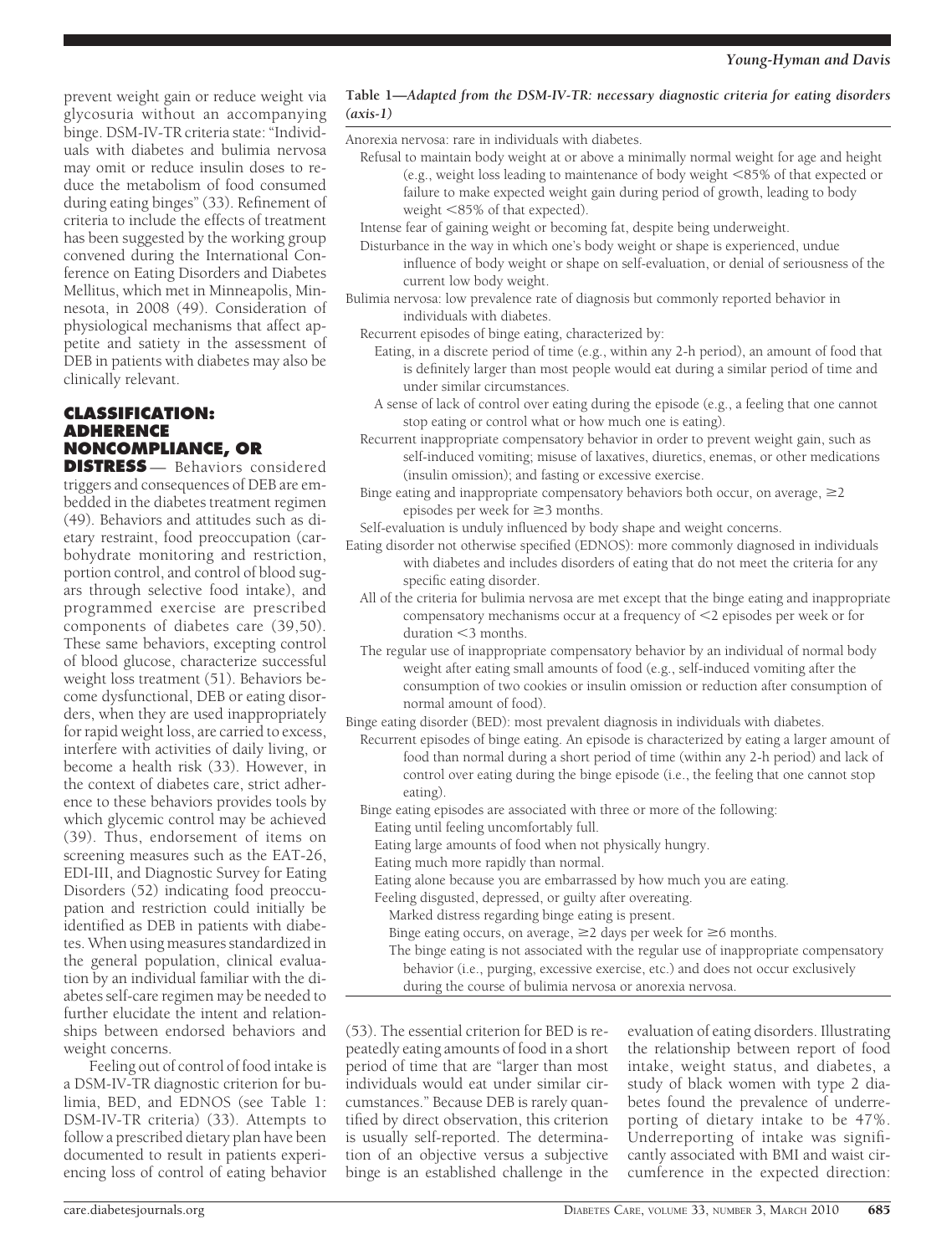#### *Disordered eating behavior and diabetes*

larger body size (54). Thus, overweight patients with type 2 diabetes may underreport dietary intake. Studies that evaluated whether type 1 diabetic patients overreport or underreport dietary intake associated with their weight status could not be identified using our search strategies.

Difficulty with diabetes self-management could appear to be DEB. Treatmentrelated behaviors that may alter energy intake include eating too much or too little relative to glycemic status and insulin dose, overconsumption of food to treat or prevent hypoglycemia, and treatment of presumed hypoglycemic symptoms without checking blood glucose, resulting in unnecessary caloric intake and the need to take compensatory insulin (55). Intentional insulin reduction or omission relative to food intake has been assessed in various studies (2,21). However, the definitions of what constitutes insulin omission and reduction have not been established in the context of diabetes self-management behaviors, e.g., dose adjustment.

Ongoing diabetes treatment exposes patients to situations and emotions known to be associated with the development of DEB. Feelings of loss of autonomy and control are associated with the development of eating disorders in nondiabetic individuals seeking weight loss (31). The relationships are presumed to be similar in patients with diabetes (53). Issues for consideration include but are not limited to: feelings of loss of control because of required monitoring and reporting of food intake, physical activity and blood glucose, feeling loss of autonomy because of parental/spousal/familial concern/ vigilance regarding health status (53), increased perfectionism due to accountability to health care providers regarding self-care behaviors and glycemic status (8), lower self-esteem and body image secondary to diagnosis and treatment (56), and weight gain due to the initiation of treatment (36).

Recent studies have examined relationships between personality characteristics and DEB (57–59). Characteristics studied include coping styles (60), unmitigated communion (putting others' needs and opinions before one's own), harm avoidance (avoidance of conflict), and self-directedness (57). Women in particular are prone to unmitigated communion, harm avoidance, and lower selfdirectedness, characteristics which are hypothesized to place them at risk for

DEB. It has been speculated that difficulty adjusting to the diabetes self-care regimen and consequent weight gain may predispose to adoption of maladaptive weight management behavior to avoid disruption in relationships with care providers and family members. Thus, certain personality characteristics in the context of the self-management regimen may make patients susceptible to DEB, independent of other psychological, familial, or societal influences (11).

Evaluating new-onset type 1 diabetic girls and boys, ages 8 –13 years, from diagnosis up to 14 years of age, Pollock et al. (12) concurrently evaluated DEB and psychiatric symptomatology. Although the authors found low rates of DSM-III diagnosable eating disorders (3.8%), "youths with eating problems were nine times more likely to have had a psychiatric disorder than the rest of the patients." A diagnosed eating disorder was distinguished from problematic eating behavior specific to the diabetes care regimen. Regimen-specific problems appeared to be part of a constellation of pervasive noncompliance associated with higher psychiatric morbidity (12). The association between psychiatric morbidity and diagnosable eating disorders (assessed using the Structured Clinical Interview and the Binge Eating Scale) was also studied in type 2 diabetic patients. Overweight and obese patients were found to have more diagnosable eating disorders than patients with a normal weight. Those patients with eating disorders had significantly more anxiety disorders and trended toward being more depressed (4). Distress, particularly depression, may accompany onset of weight concerns associated with weight gain, consequent to the difficulty of adhering to the diabetes care regimen (8). Herpertz et al. (7) conducted a cross-sectional study of the relationship between weight DEB, and psychopathology in patients with type 2 diabetes, 80% of whom could be expected to be overweight. Weight had limited association with weight-related distress but no direct association with generalized psychopathology. Eating disorder pathology was, however, strongly associated with depression and low self-esteem (7).

Studies in populations seeking weight loss have shown that the onset of DEB can precede or follow psychological distress (58). The pathway whereby increased weight precedes weight concerns is illustrated in a study of type 1 diabetic patients. BMI was tracked concurrently with

weight and shape concerns. As both male and female patients became overweight, DEB increased (23). Given the known comorbidity between increased psychological distress and diabetes (61) and symptoms of psychological maladjustment and DEB (58), findings suggest that assessment of psychological adjustment and regimen compliance should be included when symptoms of DEB are considered (12).

Treatment-based behavior that could be identified as DEB might not be driven by weight concerns. For example, deviation from the prescribed insulin treatment regimen could be noncompliance or poor adjustment to the illness. DEB criteria and evaluation methods developed in the general population may need to be modified to assess the range of self-treatment behaviors relevant to patients with diabetes as well as concurrent psychological adjustment. Adding insulin omission as a purging behavior has increased the potential validity of screening measures and DSM-IV-TR criteria, but other behaviors central to diabetes treatment may also be important. Taking into account treatment-related and physiological phenomena has the potential to improve the accuracy of our assessments.

## **MEASUREMENT OF DEB AND EATING DISORDERS** — A

review of representative literature indicated that questionnaires (9,34,37,49,62), interviews (13,19,28,29), and both methods combined (4,12,15,19,26) have been used to identify presence of DEB in studies of individuals with diabetes. All studies reviewed, except that by Markowitz et al. (62), have used instruments and interview techniques developed and/or standardized in the nondiabetic population to establish the presence of DEB and eating disorders. Questionnaires included but are not limited to the Eating Attitudes Test (EAT)-26 (40), Eating Disorders Inventory (EDI)-2/3 (63), the Bulimia Test-Revised (BULIT-R) (64), the Diagnostic Survey for Eating Disorders (DSED) (49), and the Binge Eating Scale (4). Information is gathered via clinical interview for the EDE (32) and the DSM-IV (33), and each provides symptom criteria by which to categorize behaviors as eating disorders and DEB. One study reported modification of the EDE for diabetes (15). The DSED can be self-administered or conducted by interview.

Questionnaires are generally acknowledged to be appropriate for screening but not for diagnosis. This issue is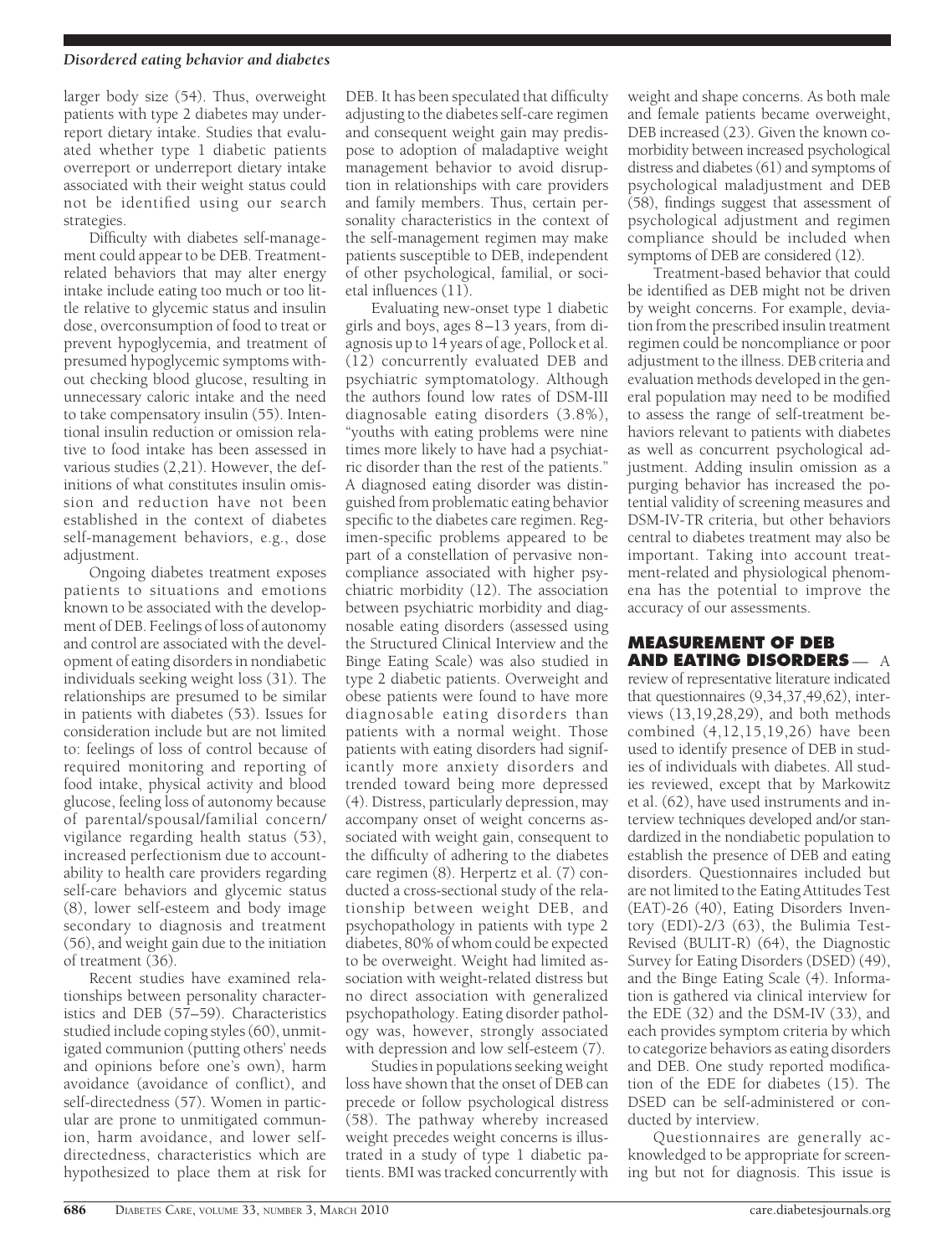underscored for individuals with diabetes by the wording of questions that ask about prescribed diabetes management behaviors. The BULIT-R DSED, and EDI-3 were examined by the authors, a psychologist diabetes educator, and a psychologist with type 1 diabetes to identify questions that could be answered affirmatively in the context of diabetes selfmanagement behaviors. "Do you feel you have control over the amount of food you consume?" and "I eat a lot of food when I'm not even hungry" are BULIT-R questions (used in studies by Affenito et al. [17,18]) that directly relate to the diabetes care regimen: the former by prescription of dietary restraint and the latter by use of exogenous insulin. A later question, "I feel that food controls my life," could be endorsed by any individual with diabetes. Similarly, questions on the EDI-3 Drive for Thinness Scale include, "I eat sweets and carbohydrates without feeling nervous," and "I feel extremely guilty after overeating." Three of seven questions on the Drive for Thinness subscale (used by Engstrom et al. [19] to evaluate females, and Svensson et al., [34] to evaluate males) of the EDI regarding eating and dieting that could be answered in the context of having and treating diabetes were identified. An additional three that address the importance of weight status could potentially be endorsed in the context of health care provider recommendations. Using EDI-3 adult and adolescent norms, endorsement of these questions would likely meet criteria for the presence of subclinical DEB. Similarly, the DSED (used by Rydall et al., [15] and Jones et al., [29]) asks about dieting behaviors that could be treatment based. Thus, when using questionnaires standardized in healthy populations, scores may be elevated in both type 1 and type 2 diabetic patients due to items that reflect the diabetes self-care regimen. Conversely, patients who are hesitant to reveal treatment-related weight concerns to health care providers may under-endorse items that relate to their regimen. It has been suggested that refinement of questions and criteria to include the effects of diabetes treatment is needed (49).

Intentional omission or reduction of insulin dose for weight management purposes is included in DSM-IV-TR criteria (see Table 1) under the category of purging behavior (27). However, this behavior could be an aspect of generalized noncompliance (12) or an attempt to reduce hunger, improve feelings of satiety, or re-

duce the cycle of overeating consequent to hypoglycemia. If the question is posed whether insulin omission is intended to control weight, the answer is frequently affirmative (6,8,10). Further refinement of the question querying the intent of and motivation for insulin reduction in the context of insulin dosing and hunger, as well as weight concerns, would help to establish whether the behavior could be considered adaptive rather than a purge of calories via glycosuria (10). The EDE asks after behavioral intent, associated mood, and thoughts. However, the contribution of the diabetes care regimen, diabetes selfmanagement education, and health care provider directives regarding weight are not routinely assessed to determine their contribution to weight-driven behaviors or concerns. Further refinement and standardization of questionnaires and interview formats to determine the motivation and intent of behaviors in the diabetes population will increase diagnostic accuracy in the context of diabetes.

The Diabetes Eating Problems Survey (DEPS), created by Markowitz et al. (62), includes questions regarding insulin adjustment specifically for the purposes of weight reduction and couches questions in terms of diabetes care. Issues related to glycemic control and iatrogenic weight gain are specifically identified and questioned. A questionnaire that asks about satiety and fullness in the context of insulin dosing, blood glucose levels, and eating in response to hypoglycemia is currently being tested and standardized (D.L.Y.-H. and C.L.D., personal communication). Validity studies that compare the use of well-established DEB criteria, interview formats, and instruments, versus diabetes-specific questionnaires and interview formats assessing treatment prescription, adjustment to illness, hunger, satiety, and unintended outcomes of treatment, are suggested to enhance the accuracy of diagnosis and prevalence of eating disorders and DEB in this population.

# **SUMMARY**

## Limitations of current research findings

Gaps in understanding the association of DEB and diabetes include: lack of weightmatched control subjects when comparing the prevalence of eating disorders or subclinical DEB; evaluation of the contributions of an insulin dosing schedule and overinsulinization (19), loss of satiety

## *Young-Hyman and Davis*

mechanisms via hormonal dysregulation, and dietary prescriptions as potential causes perceived as loss of control over food intake; the intent of behavior in those seeking to prevent weight gain secondary to treatment; incomplete psychological characterization of samples, including psychological constructs such as loss of control, autonomy, and selfefficacy over blood glucose and weight; the potential for misclassification of behaviors and attitudes as reflecting DEB when they possibly reflect skills and attitudes learned as part of the diabetes care/ self-management regimen; and the need for refinement of existing measurement tools and development of assessment methods that address diabetes-specific attitudes, concerns, and behaviors that are prescribed as part of treatment; as well as physiological mechanisms that are beyond the control of the patient.

Most studied cohorts have consisted of subjects that were white, heavier than control samples, recruited from tertiary care centers, and often monitored more frequently and thoroughly than patients receiving care in the community. Sample selection bias may be operating to eliminate well-controlled well-adjusted individuals from clinical studies, potentially selecting individuals most vulnerable to the development of DEB. No studies were identified that monitored patients from the time of diagnosis to establish the temporal sequence of the onset of behavior considered maladaptive and whether weight gain occurs first or the care regimen is manipulated to prevent weight gain. Few studies could be found wherein the comorbidity of depression and other forms of psychological distress and DEB were evaluated.

## Directions for future research

Evaluation, characterization, and classification of DEB in individuals with diabetes have clinical importance. However, classification of these behaviors is less clinically informative if population-specific criteria and taxonomy are not established. Further, focusing on identified gaps in future investigations of DEB in this population could improve clinical care for this serious comorbid condition. Studies that chronicle the development of DEB prospectively from diagnosis will allow us to assess the contributions of the many factors that predispose individuals to the development of DEB, potentially identifying approaches to diabetes treatment with a lower risk of iatrogenic complications. It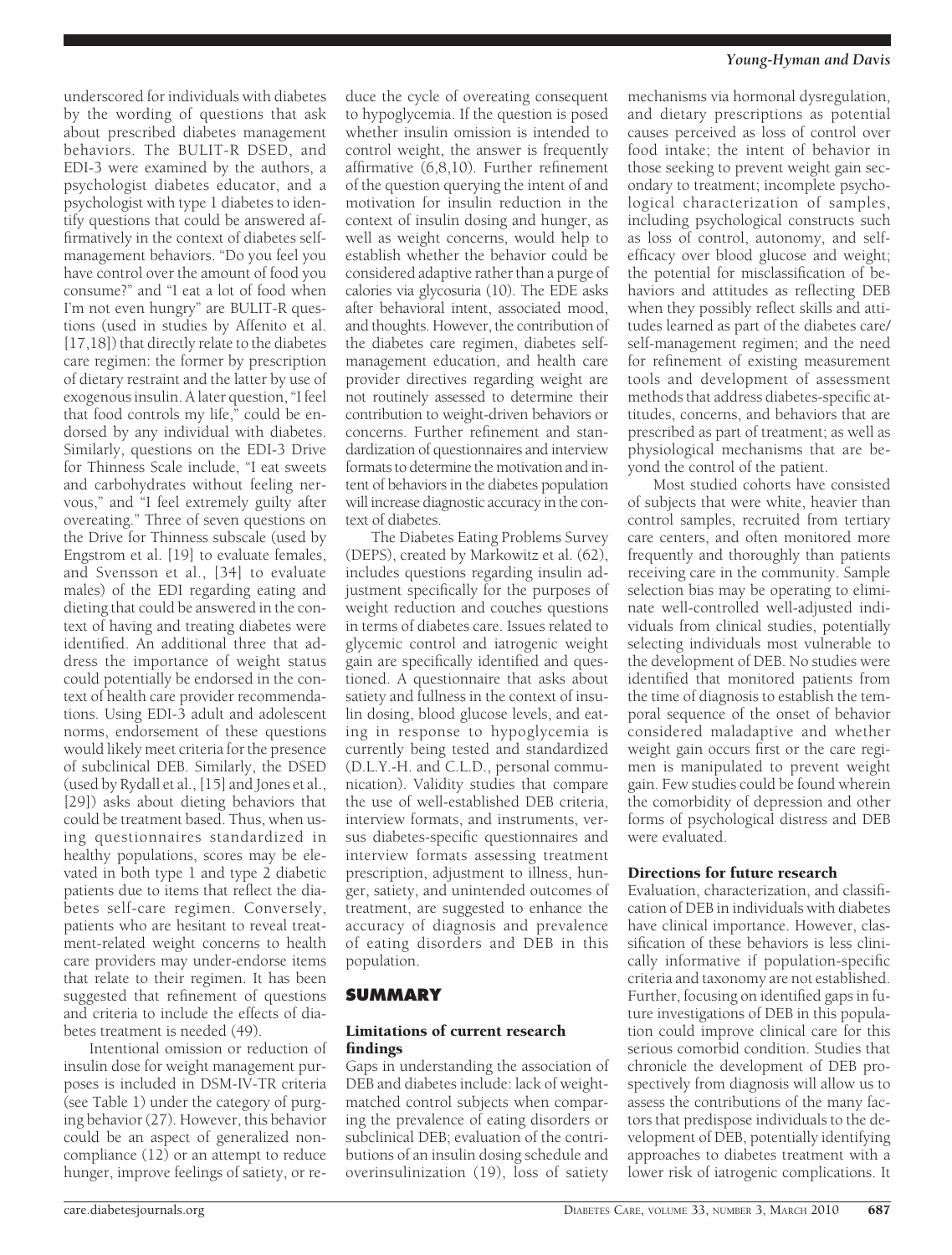## *Disordered eating behavior and diabetes*

is clinically important to be able to identify those individuals who are at risk for this comorbid condition in association with and independent of the burden of diabetes care. In order to distinguish whether insulin reduction or omission is maladaptive, evaluation of the intent and context of this behavior is needed. Is it a means to regain control over excessive eating by using self-management skills or, in contrast, is it intended as a short-cut weight management strategy (purging via glycosuria)? Physiological mechanisms such as an insulin dose in excess of physiological requirement, hypoglycemia, and a hormonally driven imbalance in hunger, food intake, and experience of satiety appear to be critical factors in establishing diabetes-specific criteria that discriminate between maladaptive manipulations of the diabetes care regimen to control weight and potentially adaptive regimen modifications. Studies are needed that address these distinctions.

**Acknowledgments**— No potential conflicts of interest relevant to this article were reported.

Rachel Segall is thanked for her willingness to explain the symptoms associated with outof-control eating and weight gain, while maintaining excellent overall control of her diabetes. She, among others with diabetes, is to be applauded for her tenacity and willingness to question the diabetes care regimen and allowing health care providers to know when the regimen isn't working. Her descriptions became the seeds for the ideas developed in this article.

### **References**

- 1. Mannucci E, Rotella F, Ricca V, Moretti S, Placidi GF, Rotella CM. Eating disorders in patients with type 1 diabetes: a metaanalysis. *J Endocrinol Invest* 2005;28:417– 419
- 2. Neumark-Sztainer D, Patterson J, Mellin A, Ackard DM, Utter J, Story M, Sockalosky J. Weight control practices and disordered eating behaviors among adolescent females and males with type 1 diabetes: associations with sociodemographics, weight concerns, familial factors, and metabolic outcomes. *Diabetes Care* 2002; 25:1289 –1296
- 3. Neumark-Sztainer D, Story M, Toporoff E, Cassuto N, Resnick MD, Blum RW. Psychosocial predictors of binge eating and purging behaviors among adolescents with and without diabetes mellitus. *J Adolesc Health* 1996;19:289 –296
- 4. Papelbaum M, Appolinário JC, Moreira Rde O, Ellinger VC, Kupfer R, Coutinho WF. Prevalence of eating disorders and

psychiatric comorbidity in a clinical sample of type 2 diabetes mellitus patients. *Rev Bras Psiquiatr* 2005;27:135–138

- 5. Mannucci E, Tesi F, Ricca V, Pierazzuoli E, Barciulli E, Moretti S, Di Bernardo M, Travaglini R, Carrara S, Zucchi T, Placidi GF, Rotella CM. Eating behavior in obese patients with and without type 2 diabetes mellitus. *Int J Obes Relat Metab Disord* 2002;26:848 – 853
- 6. Rodin G, Olmsted MP, Rydall AC, Maharaj SI, Colton PA, Jones JM, Biancucci LA, Daneman D. Eating disorders in young women with type 1 diabetes mellitus. *J Psychosom Res* 2002;53:943–949
- 7. Herpertz S, Albus C, Lichtblau K, Köhle K, Mann K, Senf W. Relationship of weight and eating disorders in type 2 diabetic patients: a multicenter study. *Int J Eat Disord* 2000;28:68 –77
- 8. Crow SJ, Keel PK, Kendall D. Eating disorders and insulin-dependent diabetes mellitus. *Psychosomatics* 1998;39:233– 243
- 9. Herpertz S, Albus C, Kielmann R, Hagemann-Patt H, Lichtblau K, Köhle K, Mann K, Senf W. Comorbidity of diabetes mellitus and eating disorders: a follow-up study. *J Psychosom Res* 2001;51:673– 678
- 10. Affenito SG, Adams CH. Are eating disorders more prevalent in females with type 1 diabetes mellitus when the impact of insulin omission is considered? *Nutr Rev* 2001;59:179 –182
- 11. Colton P, Rodin GM, Olmsted MP, Daneman D. Eating disturbances in young women with type 1 diabetes mellitus: mechanisms and consequences. *Psychiatr Ann* 1999;29:213–218
- 12. Pollock M, Kovacs M, Charron-Prochownik D. Eating disorders and mal-adaptive dietary/insulin management among youths with childhood-onset insulin-dependent diabetes mellitus. *J Am Acad Child Adolesc Psychiatry* 1995;34:291–296
- 13. Fairburn CG, Peveler RC, Davies B, Mann JI, Mayou RA. Eating disorders in young adults with insulin dependent diabetes mellitus: a controlled study. *BMJ* 1991; 303:17–20
- 14. Fairburn CG, Steel JM. Anorexia nervosa in diabetes mellitus. *Br Med J* 1980;280: 1167–1168
- 15. Rydall AC, Rodin GM, Olmsted MP, Devenyi RG, Daneman D. Disordered eating behavior and microvascular complications in young women with insulin-dependent diabetes mellitus (Letter). *N Engl J Med* 1997;336:1849 –1854
- 16. Steel JM, Young RJ, Lloyd GG, Clarke BF. Clinically apparent eating disorders in young diabetic women: associations with painful neuropathy and other complications. *Br Med J (Clin Res Ed)*, 1987;294: 859 – 862
- 17. Affenito SG, Lammi-Keefe CJ, Vogel S, Backstrand JR, Welch GW, Adams CH., Vogal S, Backstand JR, Welch GW, Adams

CH. Women with insulin-dependent diabetes mellitus (IDDM) complicated by eating disorders are at risk for exacerbated alterations in lipid metabolism. *Eur J Clin Nutr* 1997;51:462– 466

- 18. Affenito SG, Backstrand JR, Welch GW, Lammi-Keefe CJ, Rodriguez NR, Adams CH. Subclinical and clinical eating disorders in IDDM negatively affect metabolic control. *Diabetes Care* 1997;20:182–184
- 19. Engström I, Kroon M, Arvidsson CG, Segnestam K, Snellman K, Aman J. Eating disorders in adolescent girls with insulindependent diabetes mellitus: a population-based case-control study. *Acta Paediatr* 1999;88:175–180
- 20. Peveler RC, Bryden KS, Neil HA, Fairburn CG, Mayou RA, Dunger DB, Turner HM. The relationship of disordered eating habits and attitudes to clinical outcomes in young adult females with type 1 diabetes. *Diabetes Care* 2005;28:84 – 88
- 21. Nielsen, S. Eating disorders in females with type 1 diabetes: an update of a meta-analysis. *Eur Eat Disord Rev* 2002;10:241–254
- 22. Colton PA, Olmsted MP, Daneman D, Rydall AC, Rodin GM. Five-year prevalence and persistence of disturbed eating behavior and eating disorders in girls with type 1 diabetes. *Diabetes Care* 2007;30: 2861–2862
- 23. Bryden KS, Neil A, Mayou RA, Peveler RC, Fairburn CG, Dunger DB. Eating habits, body weight, and insulin misuse: a longitudinal study of teenagers and young adults with type 1 diabetes. *Diabetes Care* 1999;22:1956 –1960
- 24. Alice Hsu YY, Chen BH, Huang MC, Lin SJ, Lin MF. Disturbed eating behaviors in Taiwanese adolescents with type 1 diabetes mellitus: a comparative study. *Pediatr Diabetes* 2009;10:74 – 81
- 25. Meltzer LJ, Johnson SB, Prine JM, Banks RA, Desrosiers PM, Silverstein JH. Disordered eating, body mass, and glycemic control in adolescents with type 1 diabetes. *Diabetes Care* 2001;24:678 – 682
- 26. Colton P, Olmsted M, Daneman D, Rydall A, Rodin G. Disturbed eating behavior and eating disorders in preteen and early teenage girls with type  $\overline{1}$  diabetes: a casecontrolled study. *Diabetes Care* 2004;27: 1654 –1659
- 27. Herpertz S, Wagener R, Albus C, Kocnar M, Wagner R, Best F, Schleppinghoff BS, Filz HP, Förster K, Thomas W, Mann K, Köhle K, Senf W. Diabetes mellitus and eating disorders: a multicenter study on the comorbidity of the two diseases. *J Psychosom Res* 1998;44:503–515
- 28. Smith FM, Latchford GJ, Hall RM, Dickson RA. Do chronic medical conditions increase the risk of eating disorder? A cross-sectional investigation of eating pathology in females with scoliosis and diabetes. *J Adolesc Health* 2008;42:58 – 63
- 29. Jones J, Lawson ML, Daneman D, Olmsted MP, Rodin G. Eating disorders in ad-